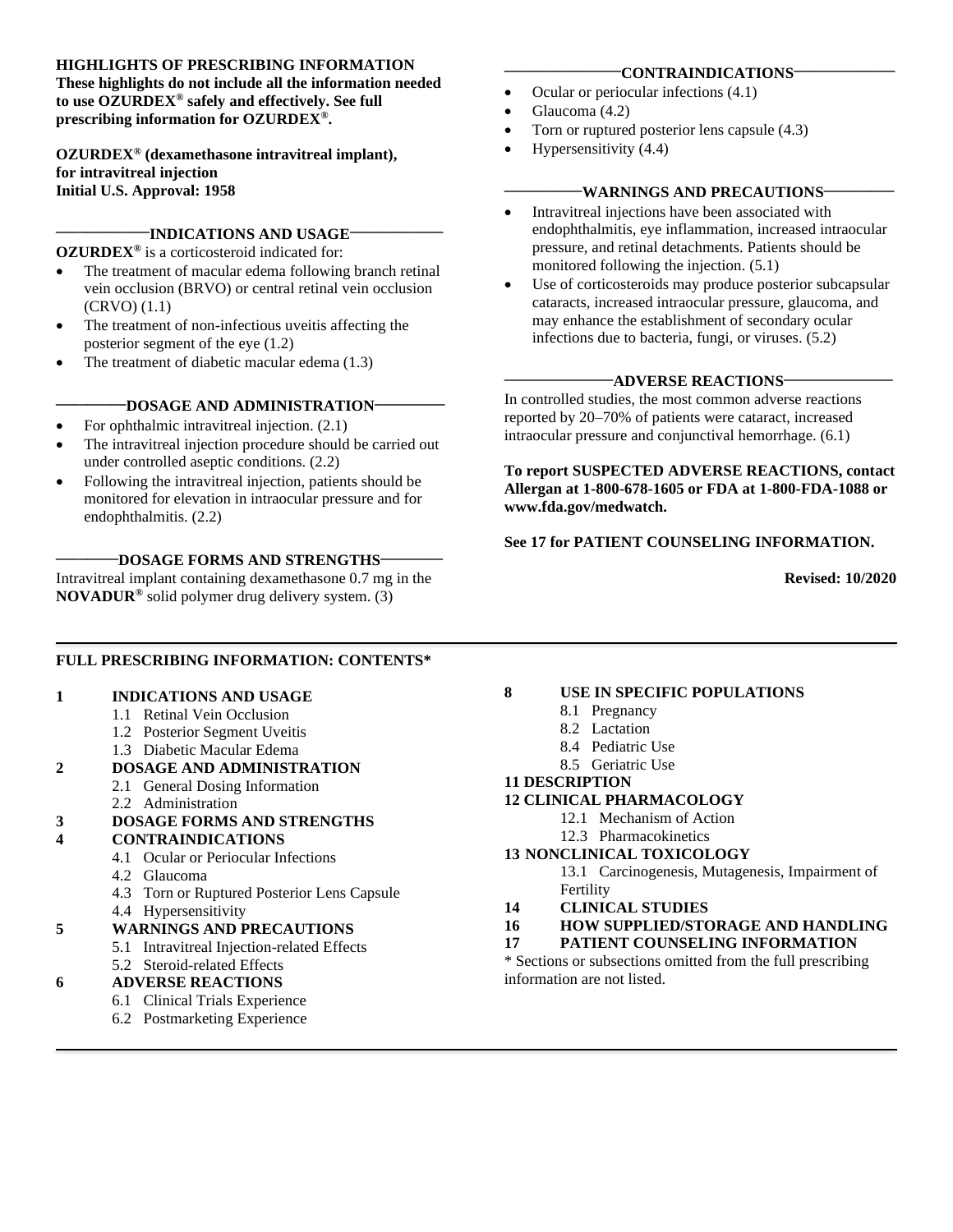## **FULL PRESCRIBING INFORMATION**

## **1 INDICATIONS AND USAGE**

## **1.1 Retinal Vein Occlusion**

**OZURDEX®** (dexamethasone intravitreal implant) is indicated for the treatment of macular edema following branch retinal vein occlusion (BRVO) or central retinal vein occlusion (CRVO).

## **1.2 Posterior Segment Uveitis**

**OZURDEX®** is indicated for the treatment of non-infectious uveitis affecting the posterior segment of the eye.

### **1.3 Diabetic Macular Edema**

**OZURDEX®** is indicated for the treatment of diabetic macular edema.

## **2 DOSAGE AND ADMINISTRATION**

### **2.1 General Dosing Information**

For ophthalmic intravitreal injection.

### **2.2 Administration**

The intravitreal injection procedure should be carried out under controlled aseptic conditions which include the use of sterile gloves, a sterile drape, and a sterile eyelid speculum (or equivalent). Adequate anesthesia and a broad-spectrum microbicide applied to the periocular skin, eyelid and ocular surface are recommended to be given prior to the injection.

Remove the foil pouch from the carton and examine for damage. Then, open the foil pouch over a sterile field and gently drop the applicator on a sterile tray. Carefully remove the cap from the applicator. Hold the applicator in one hand and pull the safety tab straight off the applicator. **Do not twist or flex the tab.** The long axis of the applicator should be held parallel to the limbus, and the sclera should be engaged at an oblique angle with the bevel of the needle up (away from the sclera) to create a shelved scleral path. The tip of the needle is advanced within the sclera for about 1 mm (parallel to the limbus), then re-directed toward the center of the eye and advanced until penetration of the sclera is completed and the vitreous cavity is entered. The needle should not be advanced past the point where the sleeve touches the conjunctiva.

Slowly depress the actuator button until an audible click is noted. Before withdrawing the applicator from the eye, make sure that the actuator button is fully depressed and has locked flush with the applicator surface. Remove the needle in the same direction as used to enter the vitreous.

Following the intravitreal injection, patients should be monitored for elevation in intraocular pressure and for endophthalmitis. Monitoring may consist of a check for perfusion of the optic nerve head immediately after the injection, tonometry within 30 minutes following the injection, and biomicroscopy between two and seven days following the injection. Patients should be instructed to report any symptoms suggestive of endophthalmitis without delay.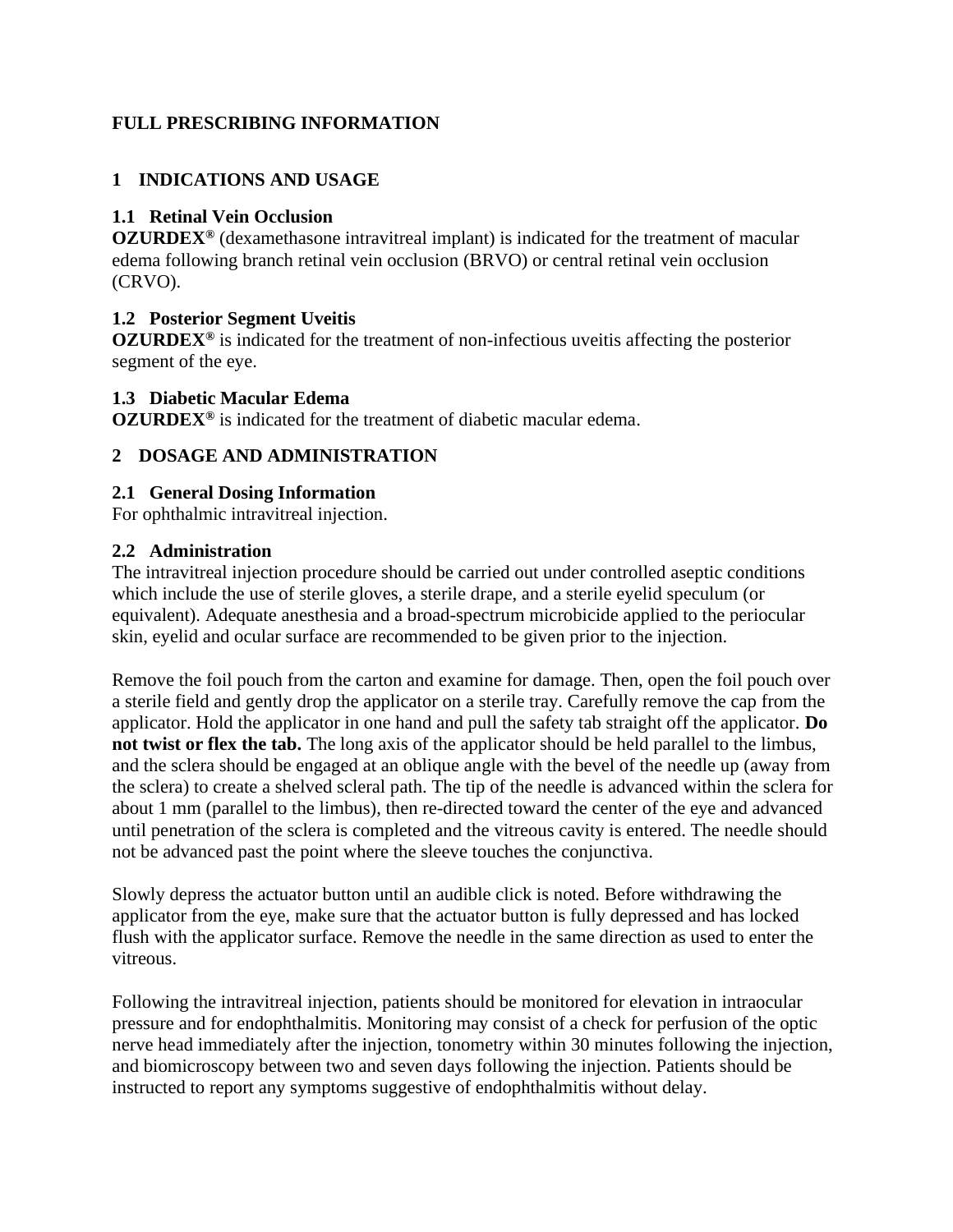Each applicator can only be used for the treatment of a single eye. If the contralateral eye requires treatment, a new applicator must be used, and the sterile field, syringe, gloves, drapes, and eyelid speculum should be changed before **OZURDEX®** is administered to the other eye.

# **3 DOSAGE FORMS AND STRENGTHS**

Intravitreal implant containing dexamethasone 0.7 mg in the **NOVADUR®** solid polymer drug delivery system.

# **4 CONTRAINDICATIONS**

# **4.1 Ocular or Periocular Infections**

**OZURDEX®** (dexamethasone intravitreal implant) is contraindicated in patients with active or suspected ocular or periocular infections including most viral diseases of the cornea and conjunctiva, including active epithelial herpes simplex keratitis (dendritic keratitis), vaccinia, varicella, mycobacterial infections, and fungal diseases.

# **4.2 Glaucoma**

**OZURDEX®** is contraindicated in patients with glaucoma, who have cup to disc ratios of greater than 0.8.

# **4.3 Torn or Ruptured Posterior Lens Capsule**

**OZURDEX<sup>®</sup>** is contraindicated in patients whose posterior lens capsule is torn or ruptured because of the risk of migration into the anterior chamber. Laser posterior capsulotomy in pseudophakic patients is not a contraindication for **OZURDEX**® use.

## **4.4 Hypersensitivity**

**OZURDEX®** is contraindicated in patients with known hypersensitivity to any components of this product *[see Adverse Reactions (6)]*.

# **5 WARNINGS AND PRECAUTIONS**

## **5.1 Intravitreal Injection-related Effects**

Intravitreal injections, including those with **OZURDEX**®, have been associated with endophthalmitis, eye inflammation, increased intraocular pressure, and retinal detachments. Patients should be monitored regularly following the injection *[see Patient Counseling Information (17)]*.

# **5.2 Steroid-related Effects**

Use of corticosteroids including **OZURDEX**® may produce posterior subcapsular cataracts, increased intraocular pressure, and glaucoma. Use of corticosteroids may enhance the establishment of secondary ocular infections due to bacteria, fungi, or viruses *[see Adverse Reactions (6.1)]*.

Corticosteroids are not recommended to be used in patients with a history of ocular herpes simplex because of the potential for reactivation of the viral infection.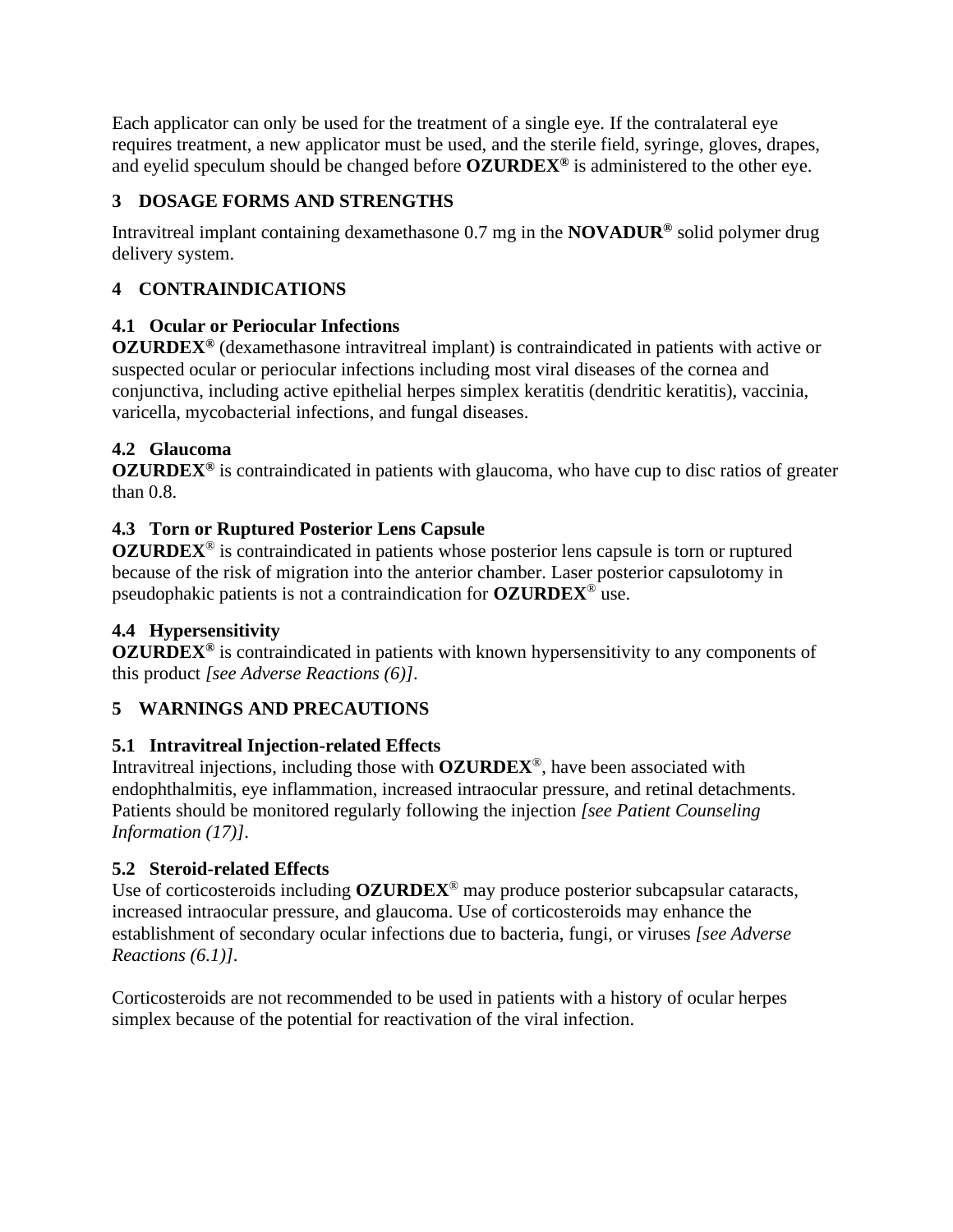## **6 ADVERSE REACTIONS**

### **6.1 Clinical Trials Experience**

Because clinical trials are conducted under widely varying conditions, adverse reaction rates observed in the clinical studies of a drug cannot be directly compared to rates in the clinical studies of another drug and may not reflect the rates observed in practice.

Adverse reactions associated with ophthalmic steroids including **OZURDEX**® include elevated intraocular pressure, which may be associated with optic nerve damage, visual acuity and field defects, posterior subcapsular cataract formation, secondary ocular infection from pathogens including herpes simplex, and perforation of the globe where there is thinning of the cornea or sclera.

### Retinal Vein Occlusion and Posterior Segment Uveitis

The following information is based on the combined clinical trial results from 3 initial, randomized, 6-month, sham-controlled studies (2 for retinal vein occlusion and 1 for posterior segment uveitis):

| <b>MedDRA Term</b>             | <b>OZURDEX®</b> | <b>Sham</b> |  |  |
|--------------------------------|-----------------|-------------|--|--|
|                                | $N=497(%)$      | $N=498(%)$  |  |  |
| Intraocular pressure increased | 125 (25%)       | $10(2\%)$   |  |  |
| Conjunctival hemorrhage        | 108 (22%)       | 79 (16%)    |  |  |
| Eye pain                       | 40 (8%)         | 26(5%)      |  |  |
| Conjunctival hyperemia         | 33 (7%)         | 27(5%)      |  |  |
| Ocular hypertension            | 23 (5%)         | 3(1%)       |  |  |
| Cataract                       | 24 (5%)         | $10(2\%)$   |  |  |
| Vitreous detachment            | 12(2%)          | 8(2%)       |  |  |
| Headache                       | 19 (4%)         | $12(2\%)$   |  |  |

### **Table 1: Adverse Reactions Reported by Greater than 2% of Patients**

Increased IOP with **OZURDEX®** peaked at approximately week 8. During the initial treatment period, 1% (3/421) of the patients who received **OZURDEX®** required surgical procedures for management of elevated IOP.

Following a second injection of **OZURDEX®** in cases where a second injection was indicated, the overall incidence of cataracts was higher after 1 year.

In a 2 year observational study, among patients who received  $>2$  injections, the most frequent adverse reaction was cataract 54% (n= 96 out of 178 phakic eyes at baseline). Other frequent adverse reactions from the 283 treated eyes, regardless of lens status at baseline, were increased IOP 24% ( $n = 68$ ) and vitreous hemorrhage 6.0% ( $n = 17$ ).

## Diabetic Macular Edema

The following information is based on the combined clinical trial results from 2 randomized, 3 year, sham-controlled studies in patients with diabetic macular edema. Discontinuation rates due to the adverse reactions listed in Table 2 were 3% in the **OZURDEX®** group and 1% in the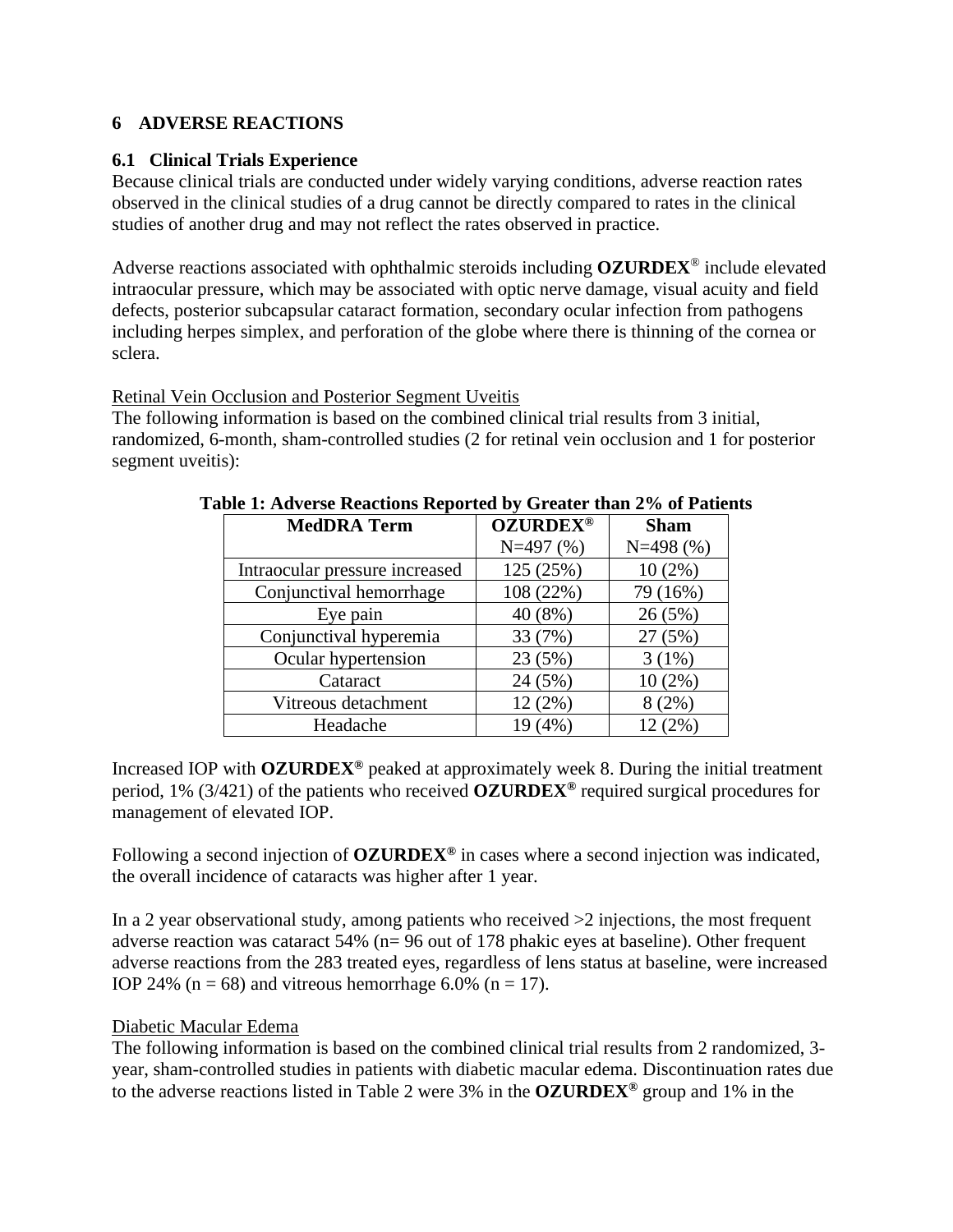Sham group. The most common ocular (study eye) and non-ocular adverse reactions are shown in Tables 2 and 3:

| <b>TWIF UCURE AUVELSE INFACTIONS INFLUE UP <math>\leq</math> 5 70 UL L AUVELLS</b> |                   |              |  |  |  |
|------------------------------------------------------------------------------------|-------------------|--------------|--|--|--|
| <b>MedDRA Term</b>                                                                 | <b>OZURDEX®</b>   | <b>Sham</b>  |  |  |  |
|                                                                                    | $N=324(%)$        | $N=328(%)$   |  |  |  |
| Ocular                                                                             |                   |              |  |  |  |
| Cataract <sup>1</sup>                                                              | $166/243^2$ (68%) | 49/230 (21%) |  |  |  |
| Conjunctival hemorrhage                                                            | 73 (23%)          | 44 (13%)     |  |  |  |
| Visual acuity reduced                                                              | 28 (9%)           | 13 (4%)      |  |  |  |
| Conjunctivitis                                                                     | 19(6%)            | 8(2%)        |  |  |  |
| Vitreous floaters                                                                  | 16(5%)            | 6(2%)        |  |  |  |
| Conjunctival edema                                                                 | 15(5%)            | $4(1\%)$     |  |  |  |
| Dry eye                                                                            | 15(5%)            | 7(2%)        |  |  |  |
| Vitreous detachment                                                                | 14 (4%)           | 8(2%)        |  |  |  |
| Vitreous opacities                                                                 | 11 (3%)           | 3(1%)        |  |  |  |
| Retinal aneurysm                                                                   | 10(3%)            | 5(2%)        |  |  |  |
| Foreign body sensation                                                             | 7(2%)             | $4(1\%)$     |  |  |  |
| Corneal erosion                                                                    | 7(2%)             | 3(1%)        |  |  |  |
| Keratitis                                                                          | 6(2%)             | 3(1%)        |  |  |  |
| <b>Anterior Chamber Inflammation</b>                                               | 6(2%)             | $0(0\%)$     |  |  |  |
| Retinal tear                                                                       | 5(2%)             | 2(1%)        |  |  |  |
| Eyelid ptosis                                                                      | 5(2%)             | 2(1%)        |  |  |  |
| Non-ocular                                                                         |                   |              |  |  |  |
| Hypertension                                                                       | 41 (13%)          | 21 (6%)      |  |  |  |
| <b>Bronchitis</b>                                                                  | 15(5%)            | 8(2%)        |  |  |  |

**Table 2: Ocular Adverse Reactions Reported by ≥ 1% of Patients and Non-ocular Adverse Reactions Reported by ≥ 5% of Patients**

<sup>1</sup> Includes cataract, cataract nuclear, cataract subcapsular, lenticular opacities in patients who were phakic at baseline. Among these patients, 61% of **OZURDEX®** subjects vs. 8% of sham-controlled subjects underwent cataract surgery.

<sup>2</sup> 243 of the 324 **OZURDEX®** subjects were phakic at baseline; 230 of 328 sham-controlled subjects were phakic at baseline.

# *Increased Intraocular Pressure*

### **Table 3: Summary of Elevated Intraocular Pressure (IOP) Related Adverse Reactions**

|                                                    | <b>Treatment:</b> $N$ (%) |             |
|----------------------------------------------------|---------------------------|-------------|
|                                                    | <b>OZURDEX®</b>           | <b>Sham</b> |
| <b>IOP</b>                                         | $N = 324$                 | $N = 328$   |
| IOP elevation $\geq$ 10 mm Hg from Baseline at any | 91 (28%)                  | 13(4%)      |
| visit                                              |                           |             |
| $\geq$ 30 mm Hg IOP at any visit                   | 50(15%)                   | 5(2%)       |
| Any IOP lowering medication                        | 136 (42%)                 | $32(10\%)$  |
| Any surgical intervention for elevated IOP *       | $4(1.2\%)$                | $1(0.3\%)$  |

\* **OZURDEX**®: 1 surgical trabeculectomy for steroid-induced IOP increase, 1 surgical trabeculectomy for iris neovascularization, 1 laser iridotomy, 1 surgical iridectomy Sham: 1 laser iridotomy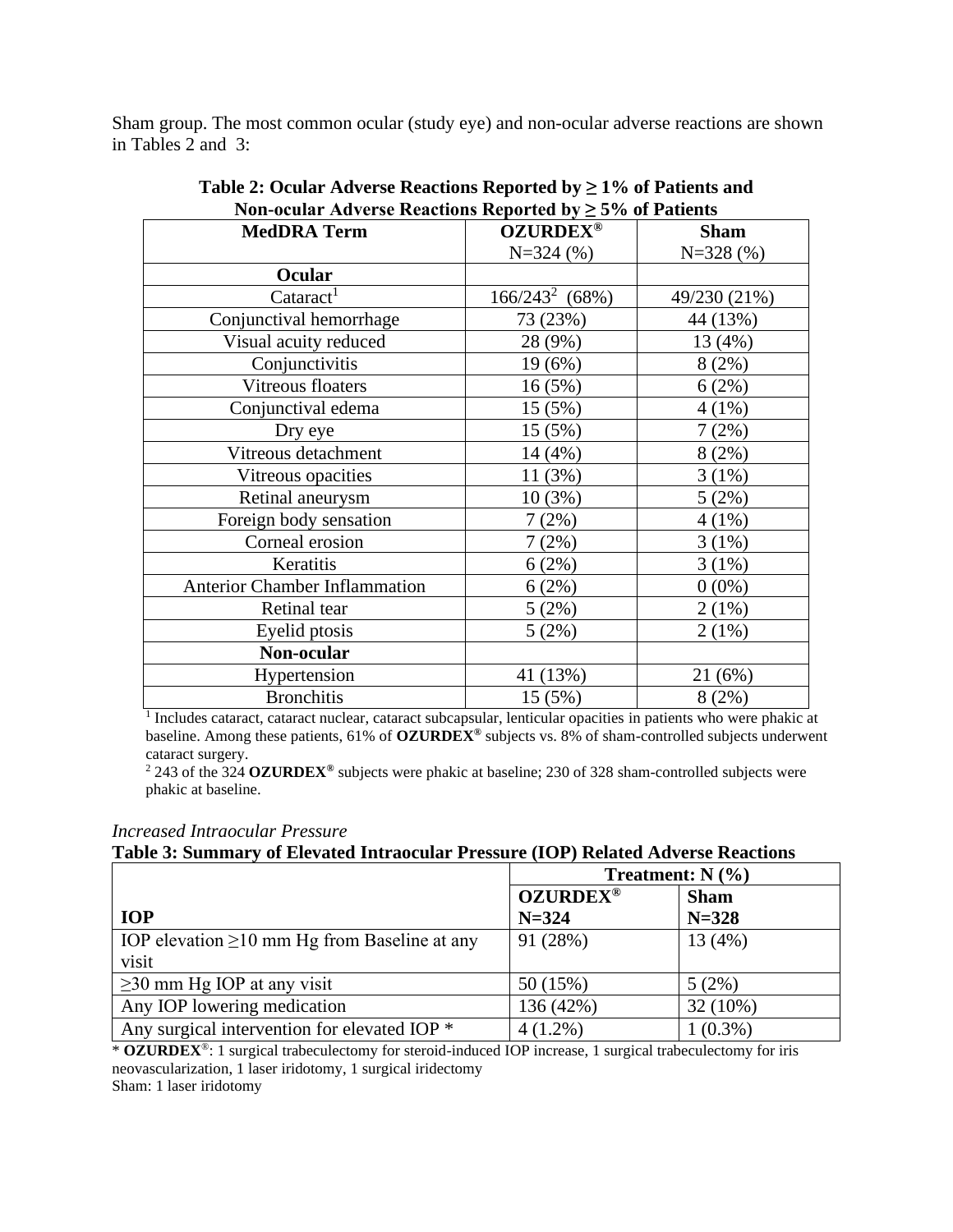The increase in mean IOP was seen with each treatment cycle, and the mean IOP generally returned to baseline between treatment cycles (at the end of the 6 month period) shown below:



**Figure 1: Mean IOP during the study** 

### *Cataracts and Cataract Surgery*

At baseline, 243 of the 324 **OZURDEX®** subjects were phakic; 230 of 328 sham-controlled subjects were phakic. The incidence of cataract development in patients who had a phakic study eye was higher in the **OZURDEX®** group (68%) compared with Sham (21%). The median time of cataract being reported as an adverse event was approximately 15 months in the **OZURDEX®** group and 12 months in the Sham group. Among these patients, 61% of **OZURDEX®** subjects vs. 8% of sham-controlled subjects underwent cataract surgery, generally between Month 18 and Month 39 (Median Month 21 for **OZURDEX®** group and 20 for Sham) of the studies.

### **6.2 Postmarketing Experience**

The following reactions have been identified during post-marketing use of **OZURDEX**® in clinical practice. Because they are reported voluntarily from a population of unknown size, estimates of frequency cannot be made. The reactions, which have been chosen for inclusion due to either their seriousness, frequency of reporting, possible causal connection to **OZURDEX**®, or a combination of these factors, include: complication of device insertion resulting in ocular tissue injury including sclera, subconjunctiva, lens and retina (implant misplacement), device dislocation with or without corneal edema, endophthalmitis, hypotony of the eye (associated with vitreous leakage due to injection), and retinal detachment.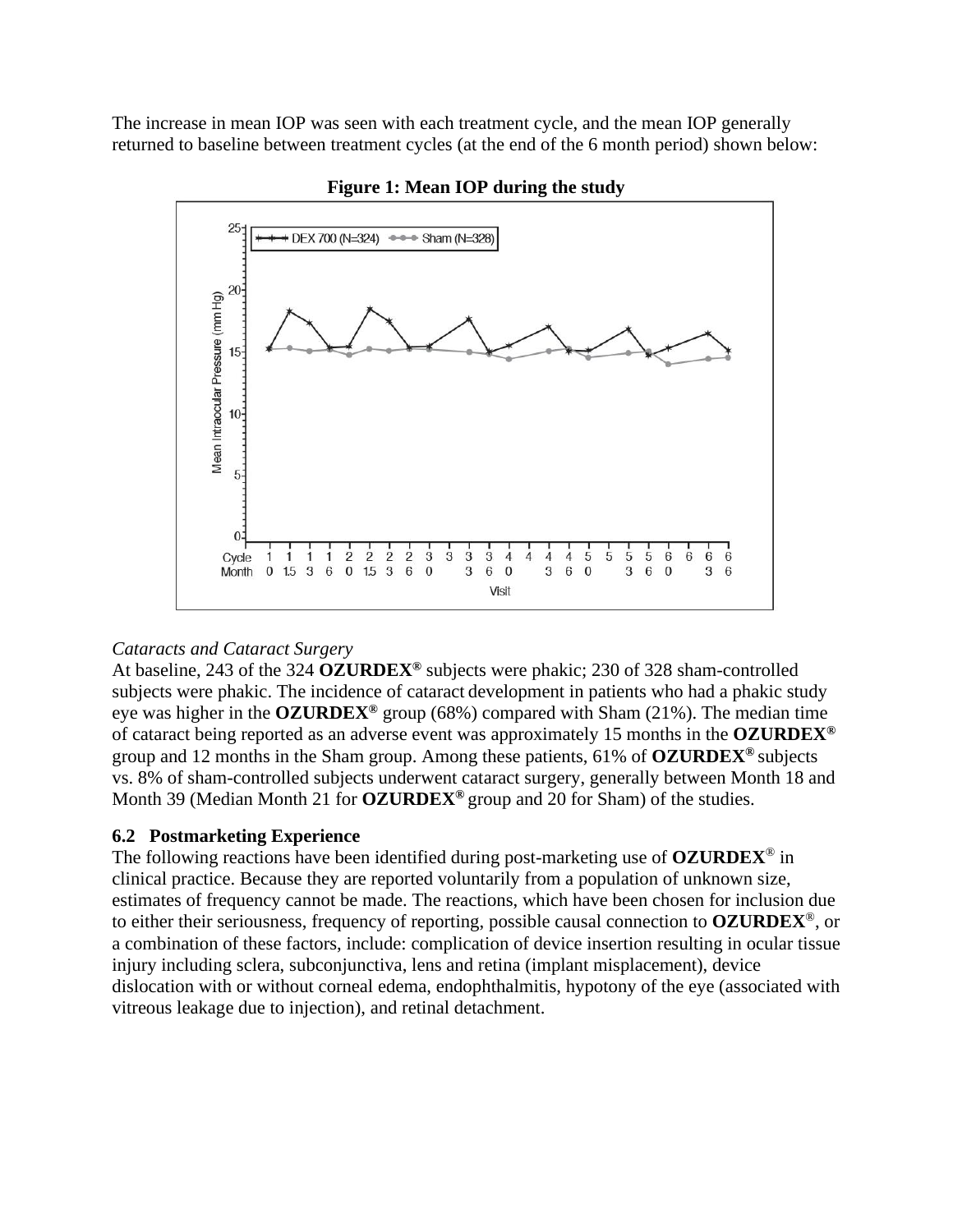## **8 USE IN SPECIFIC POPULATIONS**

## **8.1 Pregnancy**

## Risk Summary

There are no adequate and well-controlled studies with **OZURDEX®** in pregnant women. Topical ocular administration of dexamethasone in mice and rabbits during the period of organogenesis produced cleft palate and embryofetal death in mice, and malformations of the abdominal wall/intestines and kidneys in rabbits at doses 5 and 4 times higher than the recommended human ophthalmic dose (RHOD) of **OZURDEX®** (0.7 milligrams dexamethasone), respectively.

In the US general population, the estimated background risk of major birth defects and miscarriage in clinically recognized pregnancies is 2 to 4% and 15 to 20%, respectively.

## Data

### *Animal Data*

Topical ocular administration of 0.15% dexamethasone (0.75 mg/kg/day) on gestational days 10 to 13 produced embryofetal lethality and a high incidence of cleft palate in mice. A dose of 0.75 mg/kg/day in the mouse is approximately 5 times an **OZURDEX®** injection in humans (0.7 mg dexamethasone) on a mg/m<sup>2</sup> basis. In rabbits, topical ocular administration of 0.1% dexamethasone throughout organogenesis (0.20 mg/kg/day, on gestational day 6 followed by 0.13 mg/kg/day on gestational days 7-18) produced intestinal anomalies, intestinal aplasia, gastroschisis and hypoplastic kidneys. A dose of 0.13 mg/kg/day in the rabbit is approximately 4 times an **OZURDEX<sup>®</sup>** injection in humans (0.7 mg dexamethasone) on a mg/m<sup>2</sup> basis. A noobserved-adverse-effect-level (NOAEL) was not identified in the mouse or rabbits studies.

## **8.2 Lactation**

## Risk Summary

Systemically administered corticosteroids are present in human milk and can suppress growth and interfere with endogenous corticosteroid production or cause other unwanted effects. There is no information regarding the presence of dexamethasone in human milk, the effects on the breastfed infants, or the effects on milk producton to inform risk of **OZURDEX®** to an infant during lactation. The developmental and health benefits of breastfeeding should be considered, along with the mother's clinical need for **OZURDEX®** and any potential adverse effects on the breastfed child from **OZURDEX®**.

## **8.4 Pediatric Use**

Safety and effectiveness of **OZURDEX®** in pediatric patients have not been established.

## **8.5 Geriatric Use**

No overall differences in safety or effectiveness have been observed between elderly and younger patients.

## **11 DESCRIPTION**

**OZURDEX®** is an intravitreal implant containing 0.7 mg (700 mcg) dexamethasone in the **NOVADUR®** solid polymer sustained-release drug delivery system. **OZURDEX®** is preloaded into a single-use, **DDS®** applicator to facilitate injection of the rod-shaped implant directly into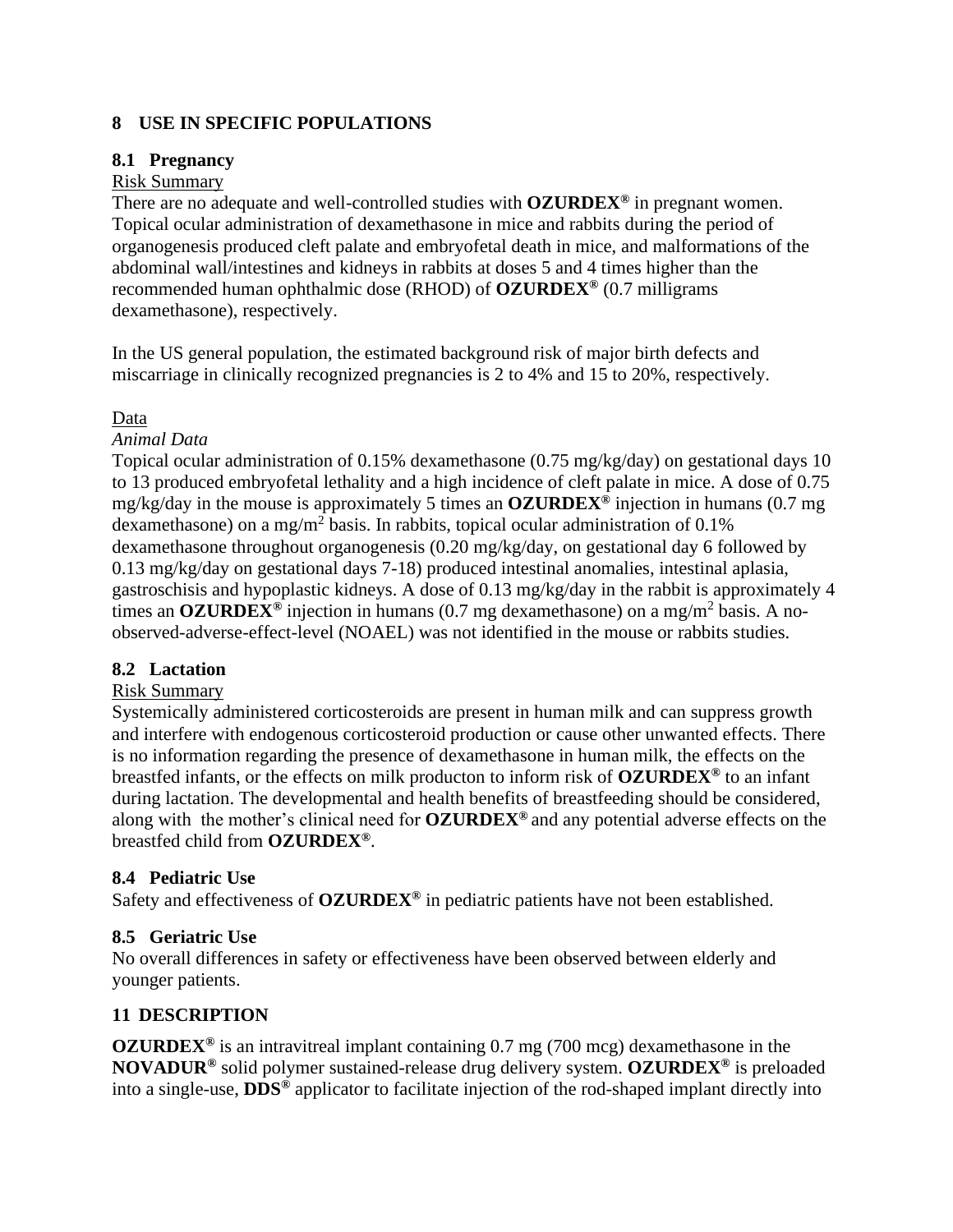the vitreous. The **NOVADUR®** system contains poly (D,L-lactide-co-glycolide) PLGA intravitreal polymer matrix without a preservative. The chemical name for dexamethasone is Pregna-1,4-diene-3,20-dione, 9-fluoro-11,17,21-trihydroxy-16-methyl-, (11β,16α)-. Its structural formula is:



MW 392.47; molecular formula:  $C_{22}H_{29}FO_5$ 

Dexamethasone occurs as a white to cream-colored crystalline powder having not more than a slight odor, and is practically insoluble in water and very soluble in alcohol.

The PLGA matrix slowly degrades to lactic acid and glycolic acid.

# **12 CLINICAL PHARMACOLOGY**

# **12.1 Mechanism of Action**

Dexamethasone, a corticosteroid, has been shown to suppress inflammation by inhibiting multiple inflammatory cytokines resulting in decreased edema, fibrin deposition, capillary leakage and migration of inflammatory cells.

# **12.3 Pharmacokinetics**

Plasma concentrations were obtained from 21 patients with macular edema due to branch retinal vein occlusion (BRVO) and central retinal vein occlusion (CRVO), and 21 patients with diabetic macular edema (DME) prior to dosing and at 4 to 5 additional post-dose timepoints on Days 1, 7, 21, 30, 45, 60, and 90 following the administration of the first intravitreal implant containing 0.7 mg dexamethasone. In RVO and DME patients, the majority of plasma dexamethasone concentrations were below the lower limit of quantitation (LLOQ = 50 pg/mL). Plasma dexamethasone concentrations from 12% of samples were above the LLOQ, ranging from 52 pg/mL to 102 pg/mL. Plasma dexamethasone concentration did not appear to be related to age, body weight, or sex of patients.

In an *in vitro* metabolism study, following the incubation of  $\lceil {^{14}C} \rceil$ -dexamethasone with human cornea, iris-ciliary body, choroid, retina, vitreous humor, and sclera tissues for 18 hours, no metabolites were observed.

# **13 NONCLINICAL TOXICOLOGY**

# **13.1 Carcinogenesis, Mutagenesis, Impairment of Fertility**

Animal studies have not been conducted to determine whether **OZURDEX®** (dexamethasone intravitreal implant) has the potential for carcinogenesis or mutagenesis. Fertility studies have not been conducted in animals.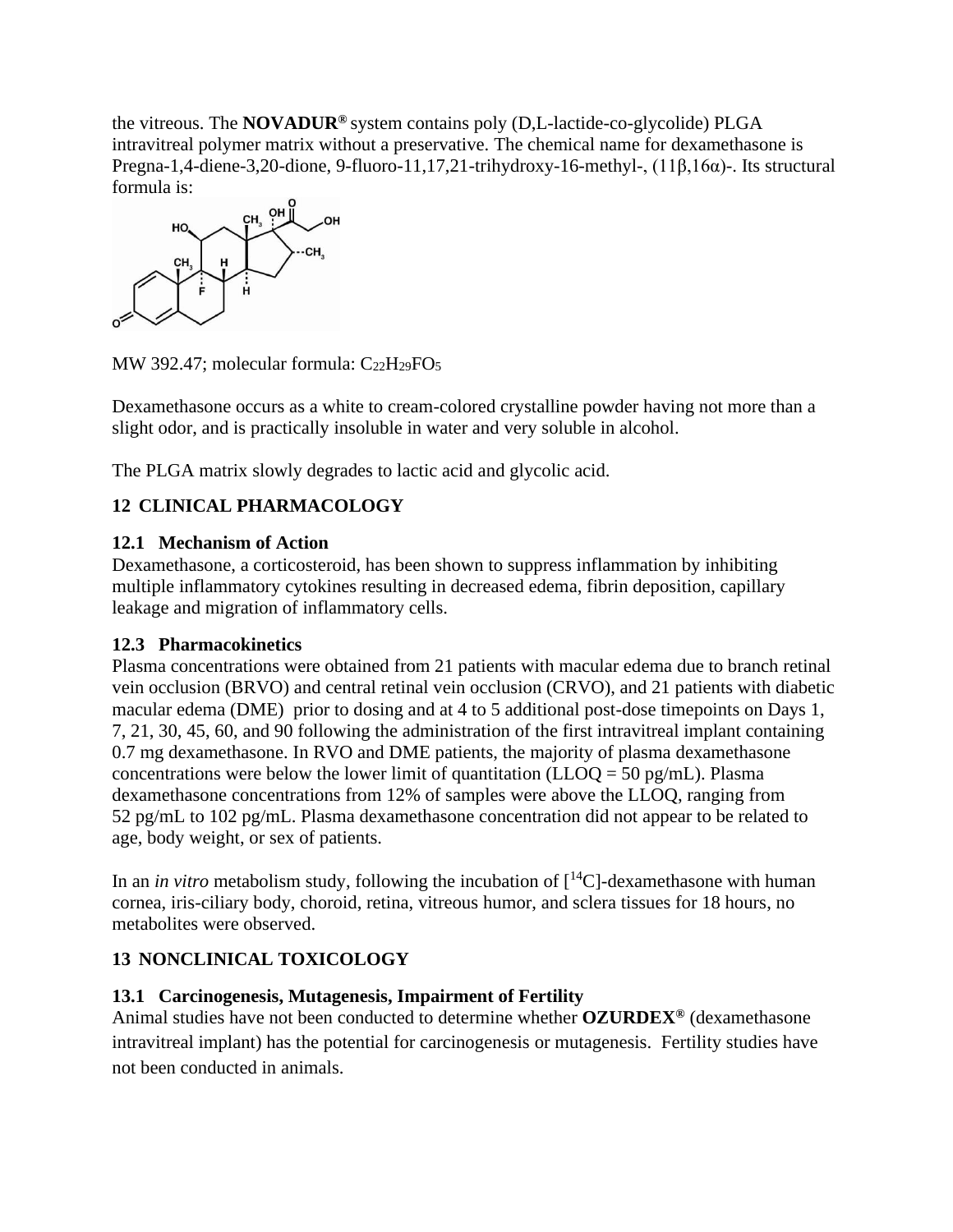## **14 CLINICAL STUDIES**

## Retinal Vein Occlusion

The efficacy of **OZURDEX®** for the treatment of macular edema following branch retinal vein occlusion (BRVO) or central retinal vein occlusion (CRVO) was assessed in two, multicenter, double-masked, randomized, parallel studies.

Following a single injection, **OZURDEX®** demonstrated the following clinical results for the percent of patients with  $\geq 15$  letters of improvement from baseline in best-corrected visual acuity (BCVA):

**Table 4: Number (Percent) of Patients with ≥ 15 Letters Improvement from Baseline in BCVA**

|                  | <b>Study 1</b>               |                          |          | Study 2                      |                          |          |
|------------------|------------------------------|--------------------------|----------|------------------------------|--------------------------|----------|
| <b>Study Day</b> | <b>OZURDEX®</b><br>$N = 201$ | <b>Sham</b><br>$N = 202$ | p-value* | <b>OZURDEX®</b><br>$N = 226$ | <b>Sham</b><br>$N = 224$ | p-value* |
| Day $30$         | 40(20%)                      | 15(7%)                   | < 0.01   | 51 (23%)                     | 17(8%)                   | < 0.01   |
| Day $60$         | 58 (29%)                     | 21 (10%)                 | < 0.01   | 67 (30%)                     | 27 (12%)                 | < 0.01   |
| <b>Day 90</b>    | 45 (22%)                     | 25(12%)                  | < 0.01   | 48 (21%)                     | 31(14%)                  | 0.039    |
| <b>Day 180</b>   | 39 (19%)                     | 37 (18%)                 | 0.780    | 53 (24%)                     | 38 (17%)                 | 0.087    |

\*P-values were based on the Pearson's chi-square test.

In each individual study and in a pooled analysis, time to achieve  $\geq 15$  letters (3-line) improvement in BCVA cumulative response rate curves were significantly faster with **OZURDEX**<sup>®</sup> compared to sham ( $p < 0.01$ ), with **OZURDEX**<sup>®</sup> treated patients achieving a 3-line improvement in BCVA earlier than sham-treated patients.

The onset of  $a \ge 15$  letter (3-line) improvement in BCVA with **OZURDEX<sup>®</sup>** occurs within the first two months after implantation in approximately 20-30% of subjects. The duration of effect persists approximately one to three months after onset of this effect.

## Posterior Segment Uveitis

The efficacy of **OZURDEX®** was assessed in a single, multicenter, masked, randomized study of 153 patients with non-infectious uveitis affecting the posterior segment of the eye.

After a single injection, the percent of patients reaching a vitreous haze score of 0 (where a score of 0 represents no inflammation) was statistically significantly greater for patients receiving **OZURDEX<sup>®</sup>** versus sham at week 8 (primary time point) (47% versus 12%). The percent of patients achieving a 3-line improvement from baseline BCVA was 43% for patients receiving **OZURDEX®** versus 7% for sham at week 8.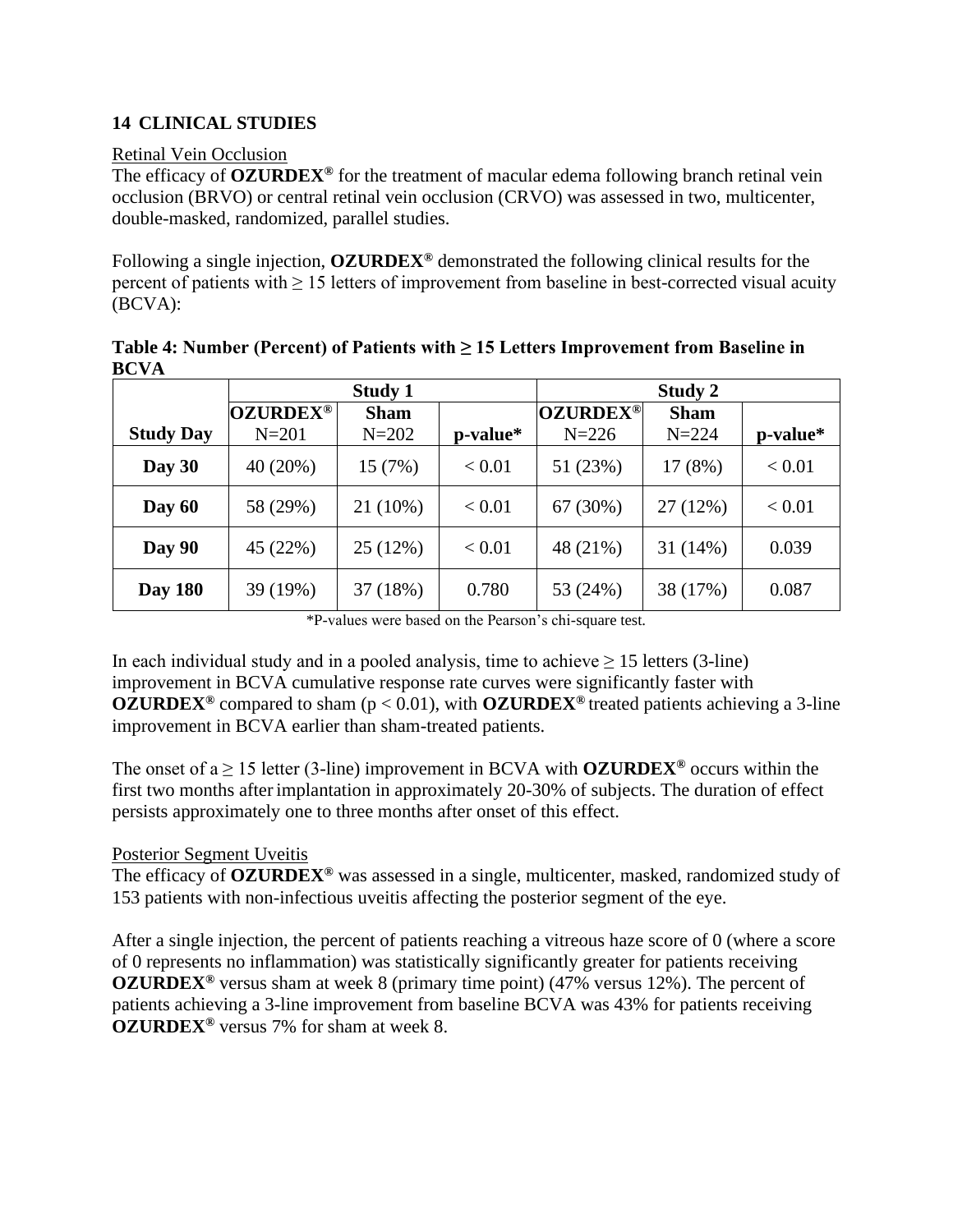### Diabetic Macular Edema

The efficacy of **OZURDEX®** for the treatment of diabetic macular edema was assessed in two, multicenter, masked, randomized, sham-controlled studies. Subjects were to be evaluated for retreatment eligibility every three months starting from Month 6 but could only receive successive treatments at least 6 months apart. Retreatment was based on physician's discretion after examination including Optical Coherence Tomography. Patients in the **OZURDEX®** arm received an average of 4 treatments during the 36 months.

The primary endpoint was the proportion of patients with 15 or more letters improvement in BCVA from baseline at Month 39 or final visit for subjects who exited the study at or prior to Month 36. The Month 39 extension was included to accommodate the evaluation of safety and efficacy outcomes for subjects who received re-treatment at Month 36. Only fourteen percent of the study patients completed the Month 39 visit (16.8% from **OZURDEX®** and 12.2% from Sham).

| <b>Study</b>   | <b>Outcomes</b>                                               | <b>OZURDEX®</b> | <b>Sham</b> | <b>Estimated Difference</b><br>$(95\% \text{ CI})$ |
|----------------|---------------------------------------------------------------|-----------------|-------------|----------------------------------------------------|
| 1 <sup>a</sup> | Mean (SD) Baseline BCVA                                       | 56(10)          | 57(9)       |                                                    |
|                | (Letters)<br>Median (range) Baseline<br><b>BCVA</b> (Letters) | 59 (34-95)      | 58 (34-74)  |                                                    |
|                | Gain of $\geq$ 15 letters in BCVA<br>$(n(\%))$                | 34 (21%)        | 19 (12%)    | 9.3% (1.4%, 17.3%)                                 |
|                | Loss of $\geq$ 15 letters in BCVA<br>$(n(\%))$                | 15 (9%)         | $17(10\%)$  | $-1.1\%$ ( $-7.5\%$ , 5.3%)                        |
|                | Mean change in BCVA (SD)                                      | 4.1(13.9)       | 0.9(11.9)   | 3.2(0.4, 5.9)                                      |
| $2^{b}$        | Mean (SD) Baseline BCVA<br>(Letters)                          | 55 (10)         | 56(9)       |                                                    |
|                | Median (range) Baseline<br><b>BCVA</b> (Letters)              | 58 (34-72)      | 58 (36-82)  |                                                    |
|                | Gain of $\geq$ 15 letters in BCVA<br>$(n(\%))$                | 30 (18%)        | $16(10\%)$  | 8.4% (0.9%, 15.8%)                                 |
|                | Loss of $\geq$ 15 letters in BCVA<br>$(n(\%))$                | 30 (18%)        | 18 (11%)    | $7.1\%$ ( $-0.5\%$ , 14.7%)                        |
|                | Mean change in BCVA (SD)                                      | 0.4(17.5)       | 0.8(13.6)   | $-0.7$ $(-4.1, 2.6)$                               |

**Table 5: Visual Acuity outcomes at Month 39 (All randomized subjects with LOCF<sup>c</sup> )** 

<sup>a</sup>Study 1: **OZURDEX**®, N=163; Sham, N=165

<sup>b</sup>Study 2: **OZURDEX**®, N=165; Sham, N=163

<sup>c</sup>14% (16.8% from **OZURDEX**® and 12.2% from Sham) of patients had BCVA outcome at Month 39, for the remaining patients, the data at Month 36 or earlier was carried forward.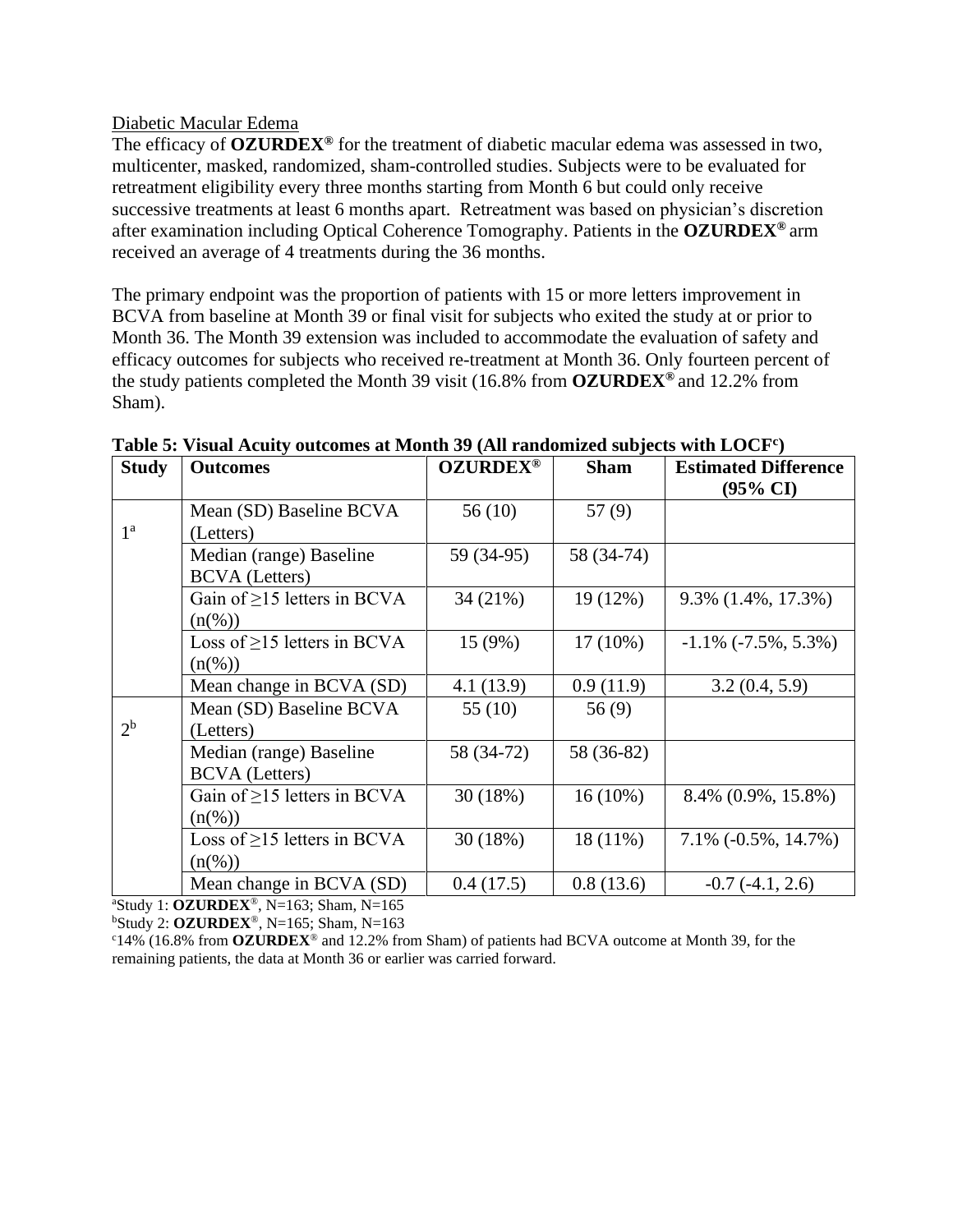Visual acuity outcomes by lens status (Phakic or Pseudophakic) at different visits are presented in Figure 2 and Figure 3. The occurrence of cataracts impacted visual acuity during the study. The visual acuity improvement from baseline increases during a treatment cycle, peaks at approximately 3 Months posttreatment and diminishes thereafter. Patients who were pseudophakic at baseline achieved greater mean BCVA change from baseline at the final study visit.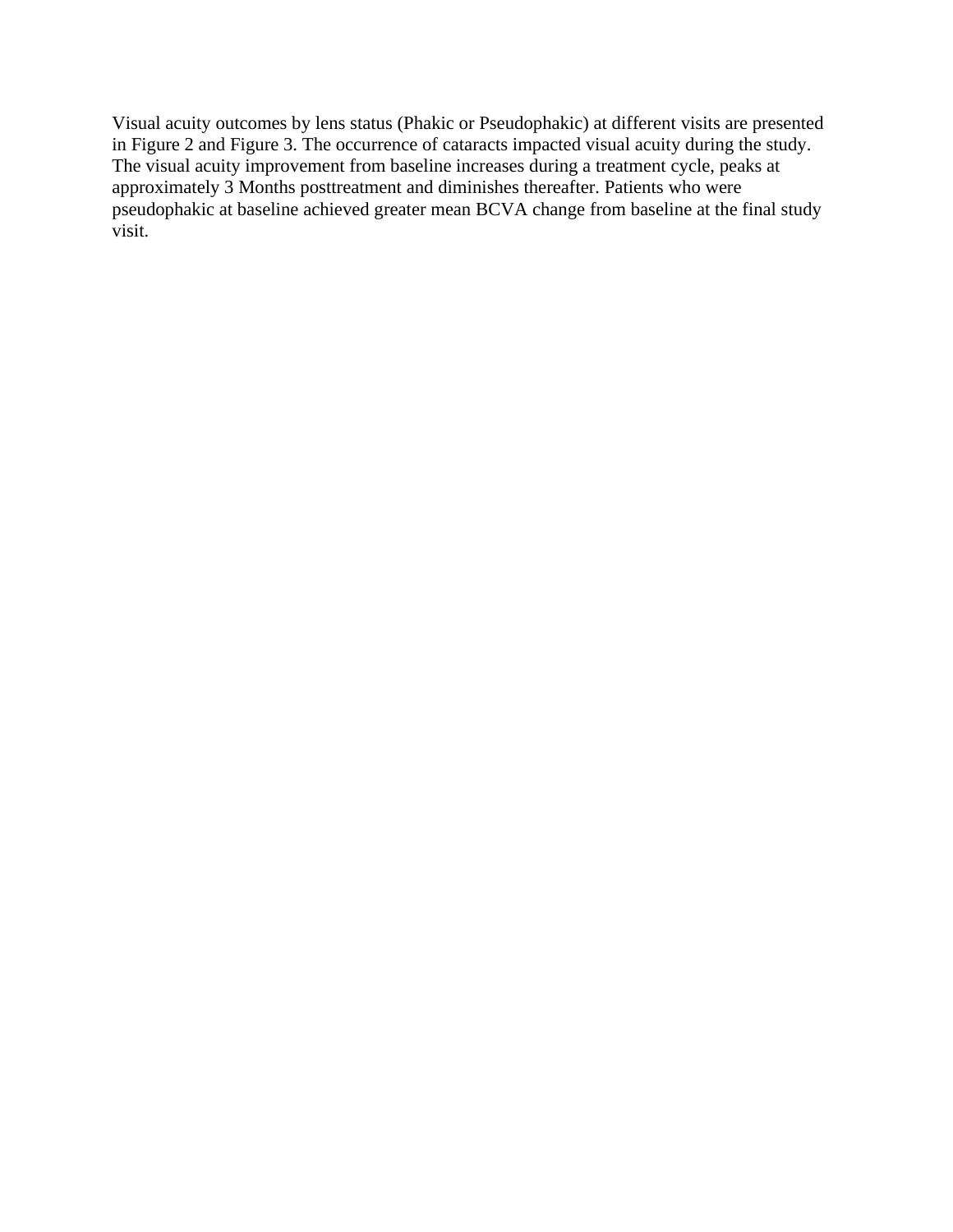

**Figure 2: Proportion of Subjects with ≥ 15 Letters Improvement from Baseline BCVA in the Study Eye**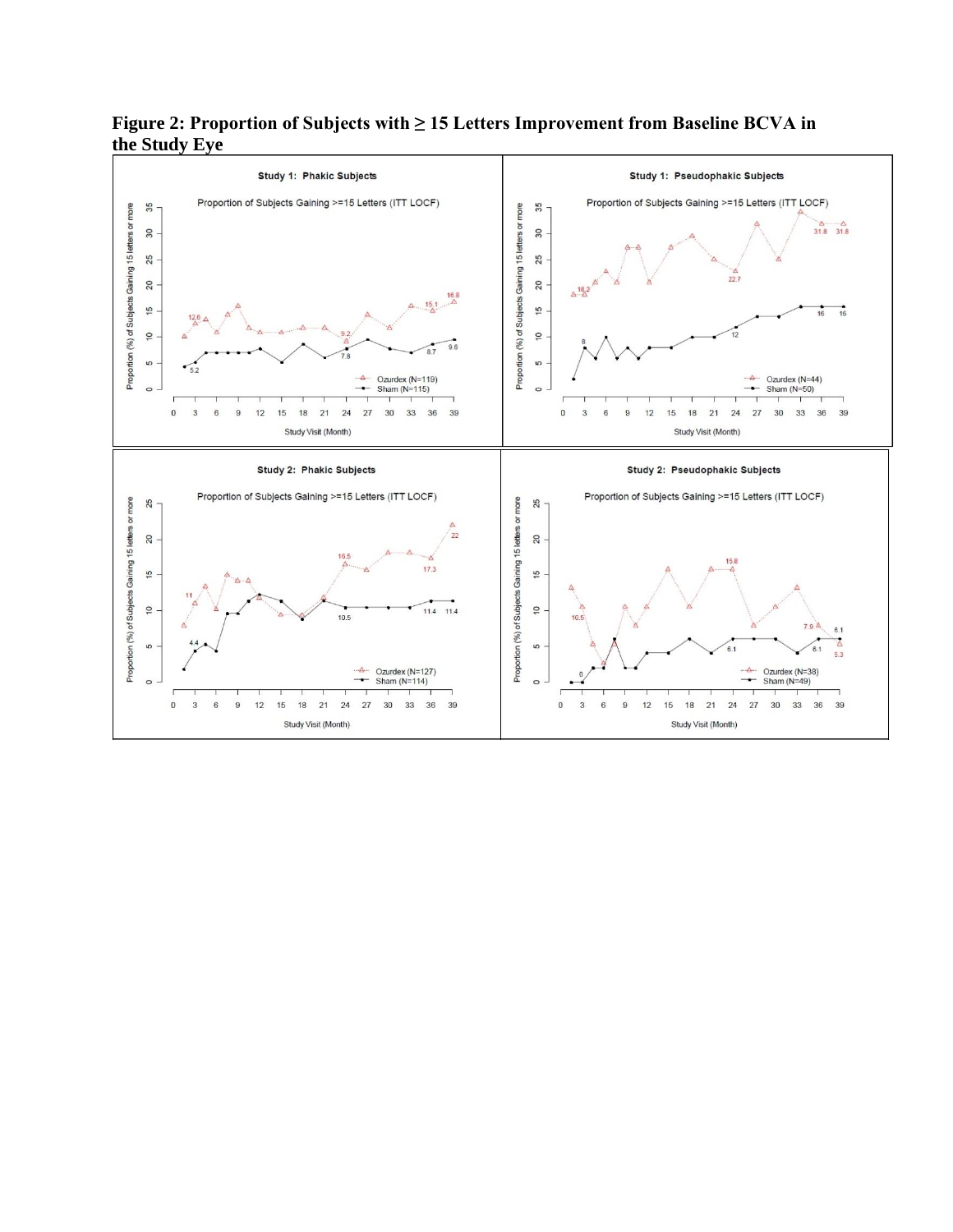

**Figure 3: Mean BCVA Change from Baseline**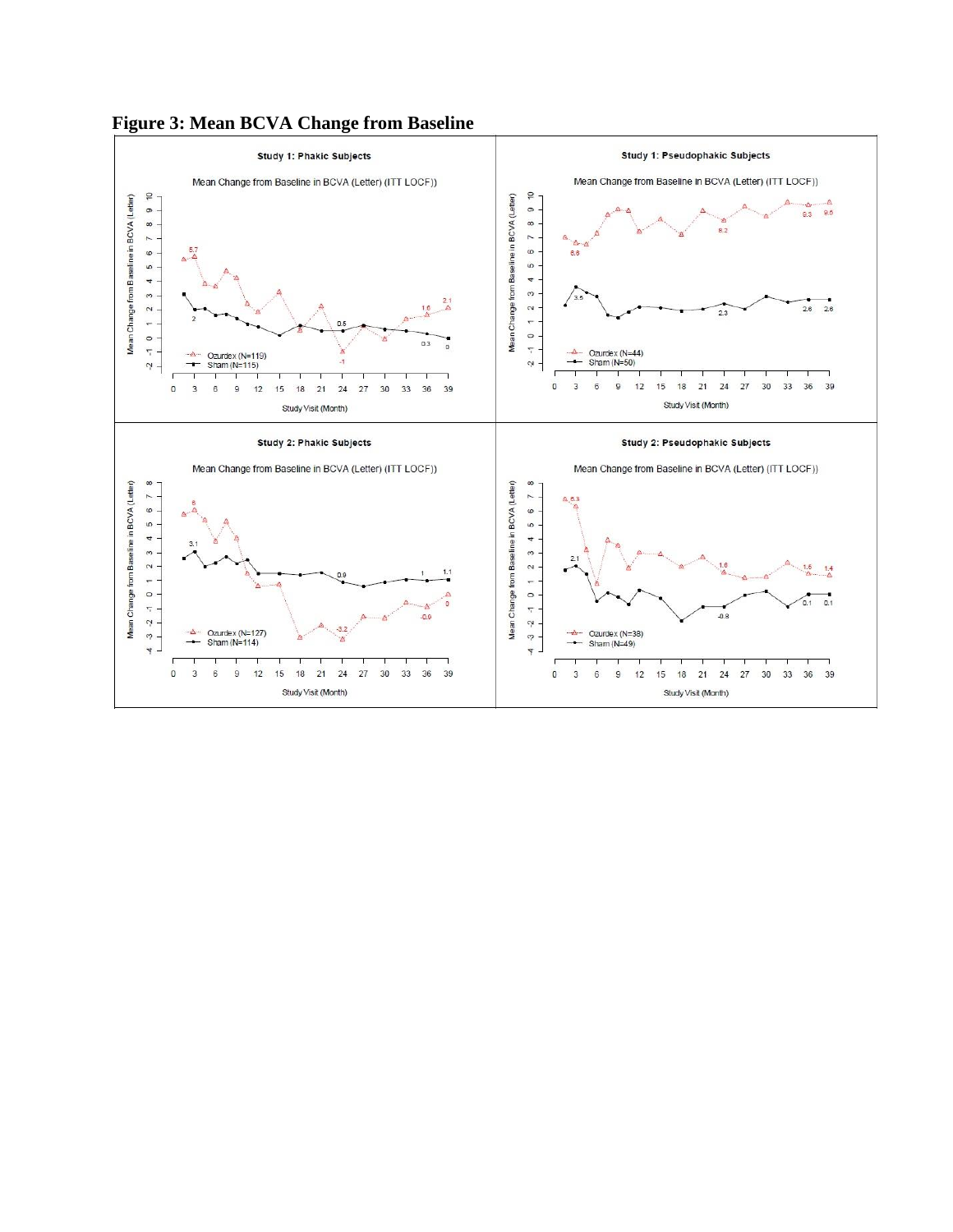The best corrected visual acuity outcomes for the Pseudophakic and Phakic subgroups from Studies 1 and 2 at Month 39 are presented in Table 6.

| Subgroup                  | <b>Outcomes</b>                   | <b>OZURDEX®</b> | <b>Sham</b> | <b>Estimated Difference</b> |
|---------------------------|-----------------------------------|-----------------|-------------|-----------------------------|
| (Pooled)                  |                                   |                 |             | $(95\% \text{ CI})$         |
|                           | Gain of $\geq$ 15 letters in BCVA | 16(20%)         | $11(11\%)$  | $8.4\%$ (-2.2%, 19.0%)      |
| <sup>a</sup> Pseudophakic | $(n(\%))$                         |                 |             |                             |
|                           | Loss of $\geq$ 15 letters in BCVA | 4(5%)           | 7(7%)       | $-2.2\%$ ( $-9.1\%$ , 4.7%) |
|                           | $(n(\%))$                         |                 |             |                             |
|                           | Mean change in BCVA (SD)          | 5.8(11.6)       | 1.4(12.3)   | 4.2(0.8, 7.6)               |
|                           | Gain of $\geq$ 15 letters in BCVA | 48 (20%)        | $24(11\%)$  | $9.0\%$ $(2.7\%, 15.4\%)$   |
| <b><i>b</i>Phakic</b>     | $(n(\%))$                         |                 |             |                             |
|                           | Loss of $\geq$ 15 letters in BCVA | 41 (17%)        | 28 (12%)    | 4.4% $(-1.9\%, 10.7\%)$     |
|                           | $(n(\%))$                         |                 |             |                             |
|                           | Mean change in BCVA (SD)          | 1.0(16.9)       | 0.6(12.9)   | $0.3$ ( $-2.4$ , 3.0)       |

**Table 6: Visual Acuity outcomes at Month 39 (Subgroup for pooled data with LOCF<sup>c</sup> )**

<sup>a</sup> Pseudophakic: **OZURDEX**®, N=82; Sham, N=99

<sup>b</sup> Phakic: **OZURDEX**®, N=246; Sham, N=229

<sup>c</sup>14% (16.8% from **OZURDEX**® and 12.2% from Sham) of patients had BCVA outcome at Month 39, for the remaining patients the data at Month 36 or earlier was used in the analysis.

## **16 HOW SUPPLIED/STORAGE AND HANDLING**

**OZURDEX®** (dexamethasone intravitreal implant) 0.7 mg is supplied in a foil pouch with 1 single-use plastic applicator, NDC 0023-3348-07.

**Storage:** Store at  $15^{\circ}$ C to  $30^{\circ}$ C (59 $^{\circ}$ F to  $86^{\circ}$ F).

## **17 PATIENT COUNSELING INFORMATION**

### Steroid-related Effects

Advise patients that a cataract may occur after repeated treatment with **OZURDEX®**. If this occurs, advise patients that their vision will decrease, and they will need an operation to remove the cataract and restore their vision.

Advise patients that they may develop increased intraocular pressure with **OZURDEX®** treatment, and the increased IOP will need to be managed with eye drops, and, rarely, with surgery.

### Intravitreal Injection-related Effects

Advise patients that in the days following intravitreal injection of **OZURDEX®**, patients are at risk for potential complications including in particular, but not limited to, the development of endophthalmitis or elevated intraocular pressure.

## When to Seek Physician Advice

Advise patients that if the eye becomes red, sensitive to light, painful, or develops a change in vision, they should seek immediate care from an ophthalmologist.